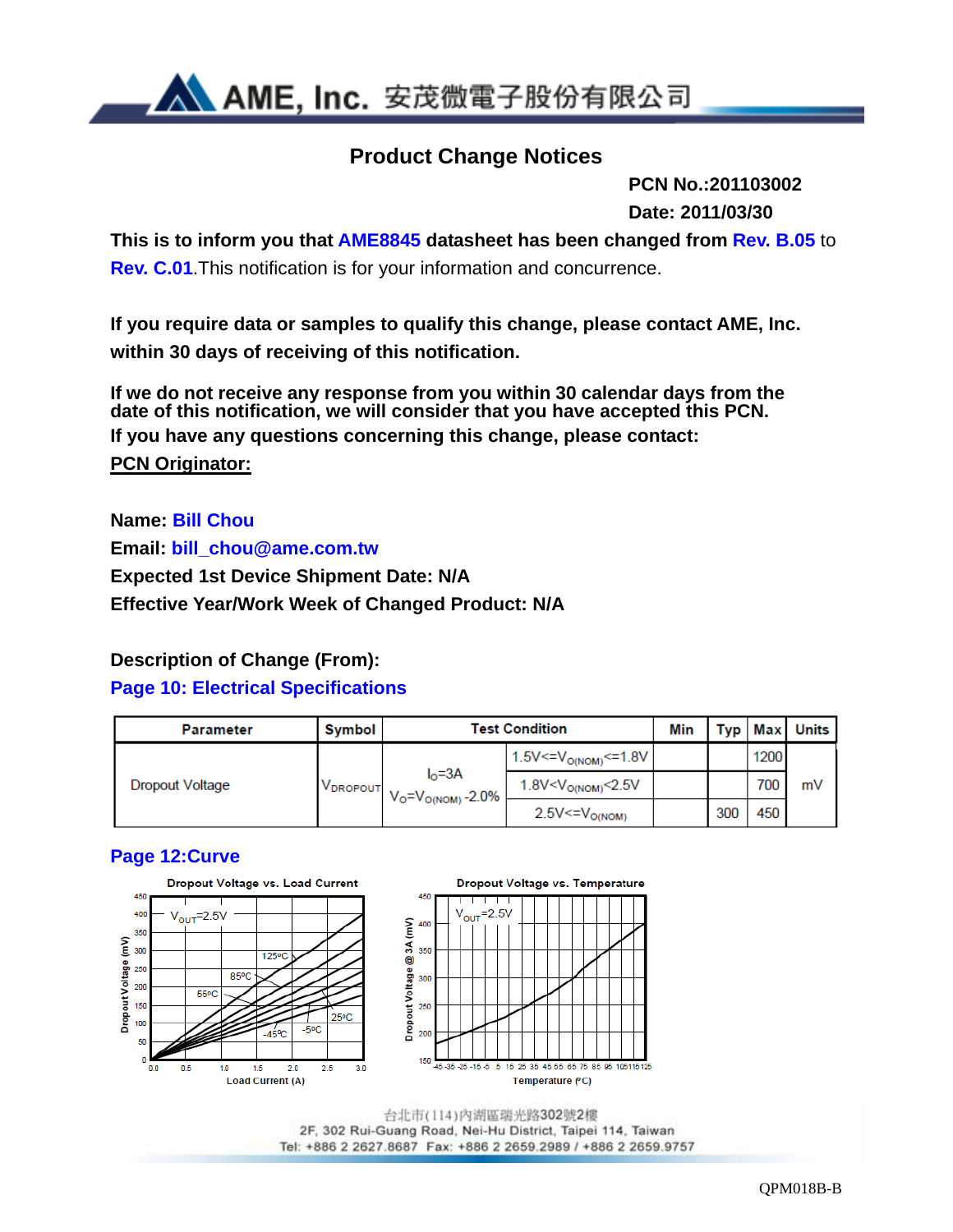### **Description of Change (To):**

### **Page 10: Electrical Specifications**

| <b>Parameter</b>                               | Symbol | <b>Test Condition</b>                      |                          |      |     | <b>Typ Max Units</b> |
|------------------------------------------------|--------|--------------------------------------------|--------------------------|------|-----|----------------------|
| <b>Dropout Voltage</b><br>V <sub>DROPOUT</sub> |        | 1.5V<= $V_{O(NOM)}$ <=1.8V                 |                          | 1200 |     |                      |
|                                                |        | $I_0 = 2A$<br>$V_{O} = V_{O(NOM)} - 2.0\%$ | 1.8V< $V_{O(NOM)}$ <2.5V |      | 700 | mV                   |
|                                                |        |                                            | $2.5V < = VO(NOM)$       |      | 550 |                      |

### **Page 12:Curve**



### **Reason for Change:**

**Change AME8845 datasheet specifications due to bonding wire change ( Diameter from 2.0mil to 1.2mil ).**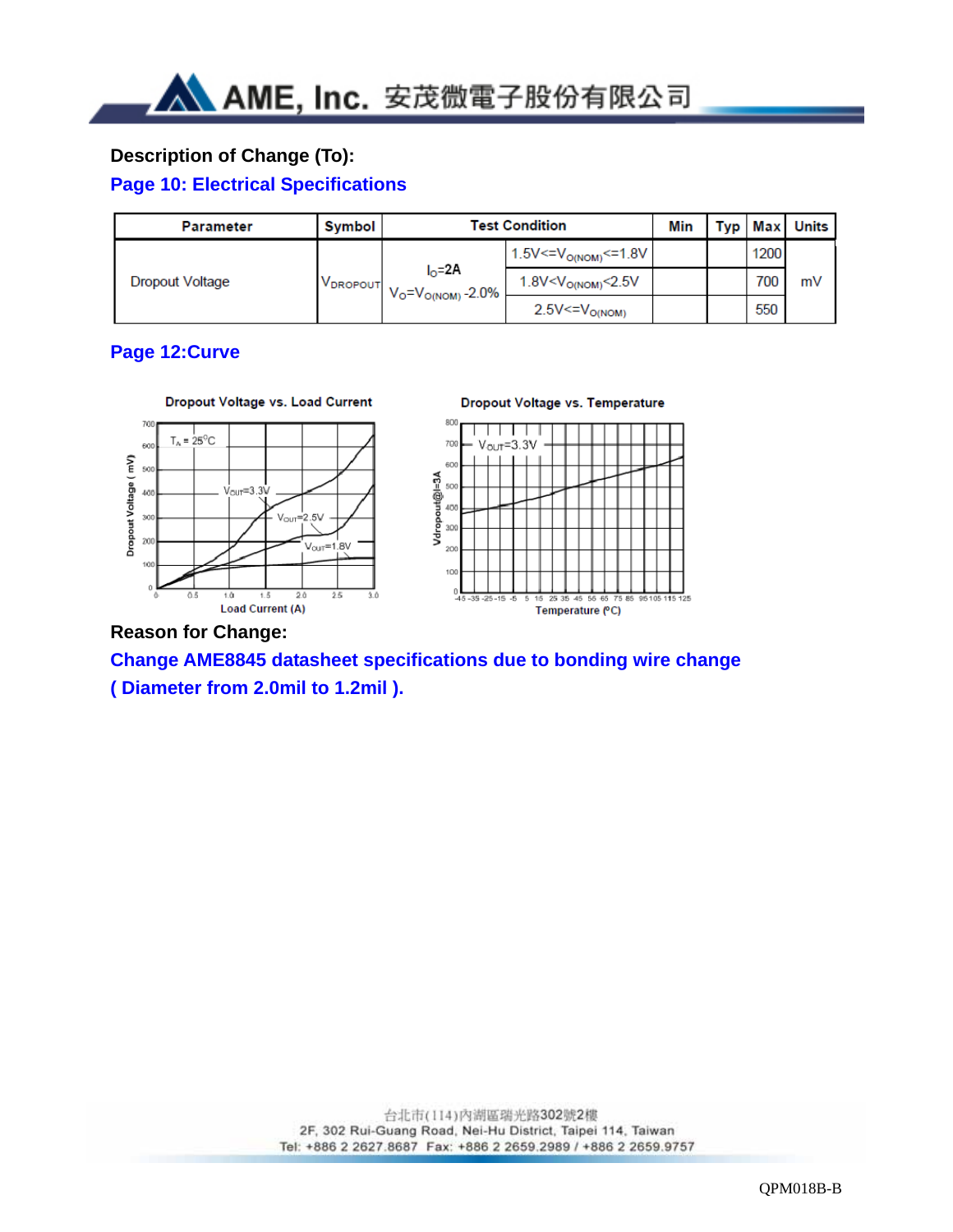

## n **General Description**

The AME8845 family of linear regulators feature low quiescent current (300μA typ.) with low dropout voltage, making them ideal for battery applications. It is available in TO-252, SOT-223, TO-263 and TO-220 packages. The space-efficient TO-252, SOT-223 packages are attractive for "Pocket" and "Hand Held" applications.

Output voltages are set at the factory and trimmed to 1.5% accuracy.

These rugged devices have both Thermal Shutdown, and Current Fold-back to prevent device failure under the "Worst" operating conditions.

The AME8845 is stable with an output capacitance of 2.2μF or greater.

## ■ Functional Block Diagram



## ■ **Typical Application**

### n **Features**

- Very Low Dropout Voltage
- Guaranteed 3A Output
- $\bullet$  Accurate to within 1.5%
- **.** 300μA Quiescent Current Typically
- **•** Over-Temperature Shutdown
- **Current Limiting**
- Short Circuit Current Fold-back
- Low Temperature Coefficient
- All AME's Lead Free Products Meet RoHS **Stangdards**

## ■ Applications

- **Instrumentation**
- **Portable Electronics**
- **•** Wireless Devices
- PC Peripherals
- **Battery Powered Widgets**

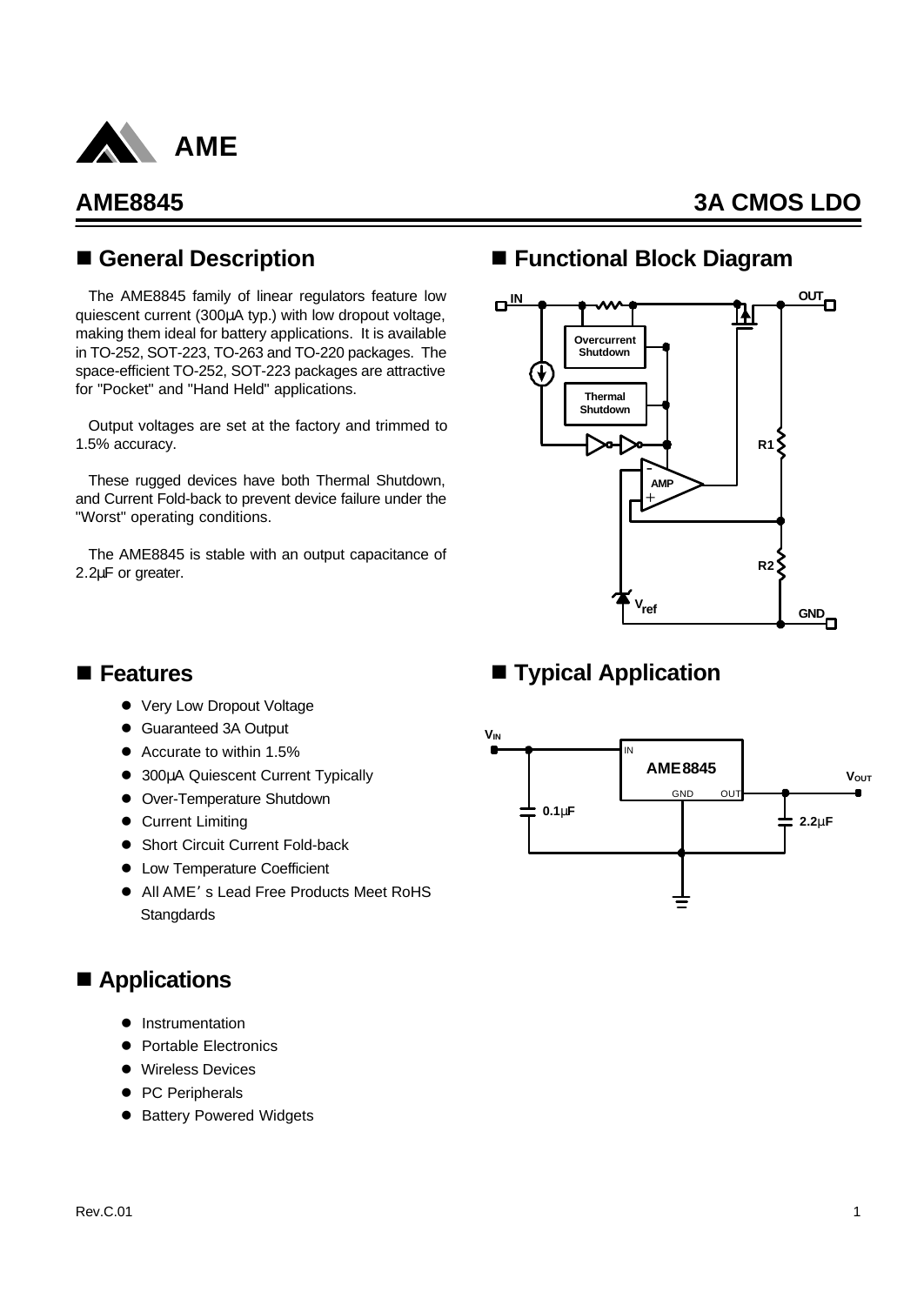

## ■ Pin Configuration



### **AME 8845AECSxxx**

- 1. IN
- 2. GND (TAB)
- 3. OUT
- **\* Die Attach: Conductive Epoxy**



#### **AME 8845BECSxxx**

- 1. GND
- 2. OUT (TAB)
- 3. IN
- **\* Die Attach: Non-Conductive Epoxy**

**SOT-223 Top View**



#### **AME8845AEGTxxx**

- 1. IN
- 2. GND (TAB)
- 3. OUT
- **\* Die Attach: Conductive Epoxy**



**SOT-223**

#### **AME8845BEGTxxx**

- 1. GND
- 2. OUT (TAB)
- 3. IN
- **\* Die Attach: Non-Conductive Epoxy**



#### **AME 8845AEBTxxx**

- 1. IN
- 2. GND (TAB)
- 3. OUT
- **\* Die Attach: Conductive Epoxy**





### **AME 8845BEBTxxx**

- 1. GND
- 2. **OUT**(TAB)
- 3. IN
- **\* Die Attach: Non-Conductive Epoxy**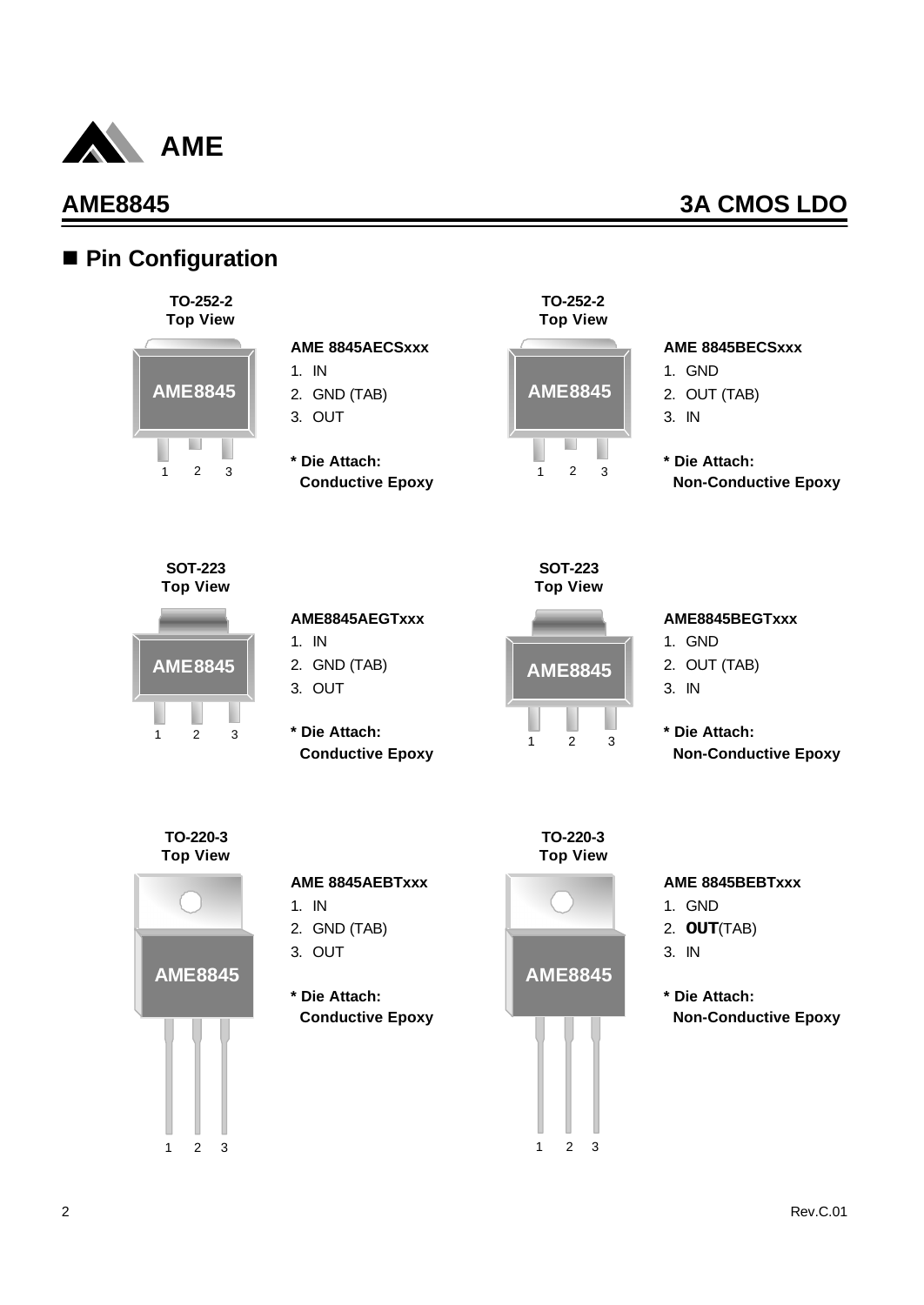

# n **Pin Configuration**

#### **TO-263-3 Top View**



### **AME 8845AEDTxxx**

- 1. IN
- 2. GND (TAB)
- 3. OUT
- **\* Die Attach: Conductive Epoxy**



#### **AME 8845BEDTxxx**

- 1. GND 2. OUT(TAB) 3. IN
- **\* Die Attach: Non-Conductive Epoxy**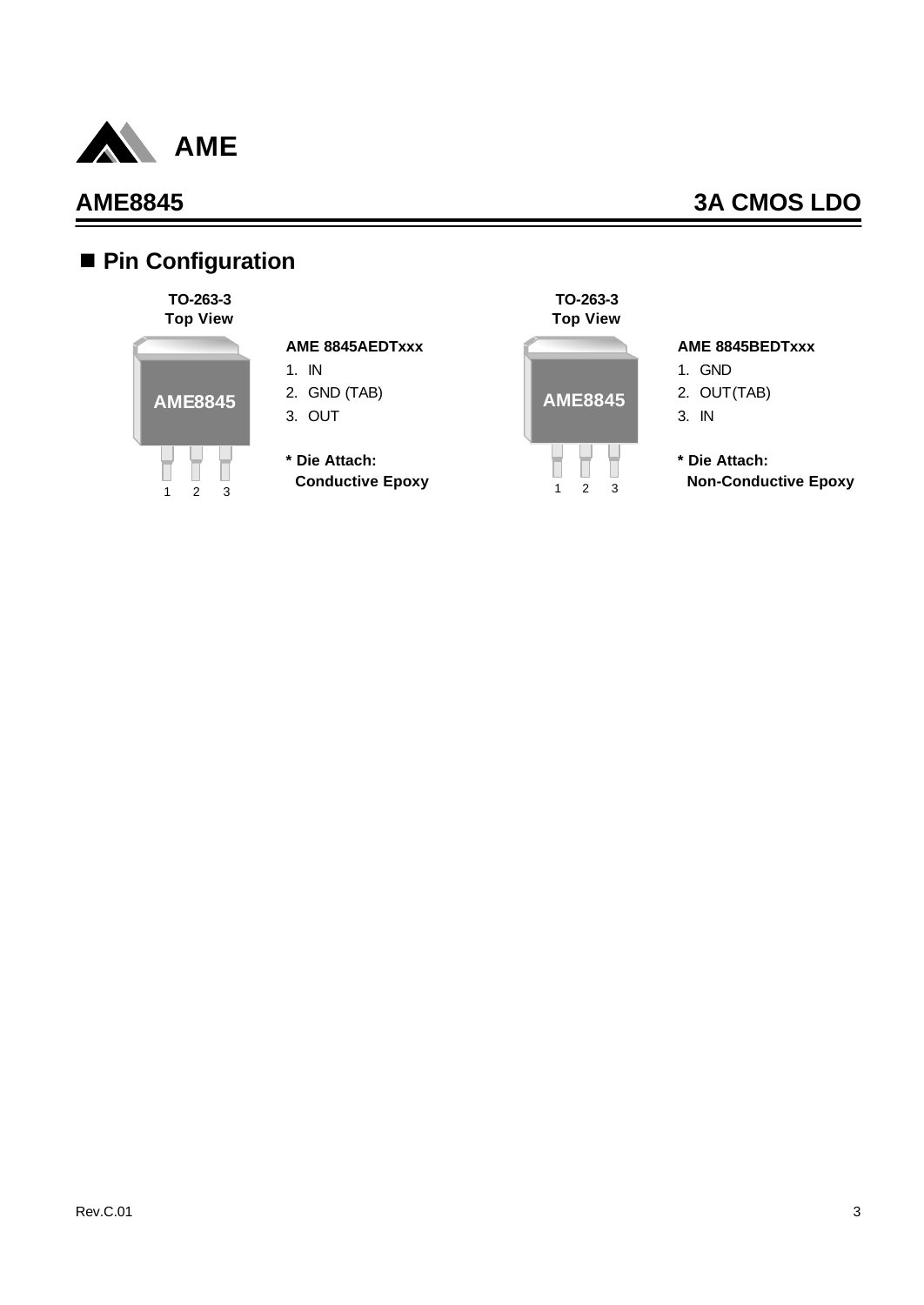

# **n** Ordering Information



| Pin<br>Configuration                                   | <b>Operating Ambient</b><br><b>Temperature</b><br>Range | Package Type                               | <b>Number</b><br>of<br><b>Pins</b> | <b>Output Voltage</b>                     | <b>Special Feature</b> |
|--------------------------------------------------------|---------------------------------------------------------|--------------------------------------------|------------------------------------|-------------------------------------------|------------------------|
| 1.1N<br>A:<br>$(TO-252-2)$ 2. GND<br>3. OUT            | E: -40 <sup>o</sup> C to +85 <sup>o</sup> C             | <b>B: TO-220</b><br>C: TO-252<br>D: TO-263 | S: 2<br>T: 3                       | 150: V=1.5V<br>180: V=1.8V<br>250: V=2.5V | Z: Lead Free           |
| 1. GND<br><b>B:</b><br>2. OUT<br>$(TO-252-2)$<br>3. IN |                                                         | G: SOT-223                                 |                                    | 330: V=3.3V                               |                        |
| 1.1N<br>Α.<br>2. GND<br>$(TO-263-3)$<br>3. OUT         |                                                         |                                            |                                    |                                           |                        |
| 1. GND<br>B:<br>2. OUT<br>$(TO-263-3)$<br>3. IN        |                                                         |                                            |                                    |                                           |                        |
| 1.1N<br>А:<br>(TO-220-3) 2. GND<br>3. OUT              |                                                         |                                            |                                    |                                           |                        |
| 1. GND<br>B:<br>2. OUT<br>$(TO-220-3)$<br>3. IN        |                                                         |                                            |                                    |                                           |                        |
| 1.1N<br>A:<br>2. GND<br>$(SOT-223)$<br>3. OUT          |                                                         |                                            |                                    |                                           |                        |
| 1. GND<br>B:<br>2. OUT<br>(SOT-223)<br>3. IN           |                                                         |                                            |                                    |                                           |                        |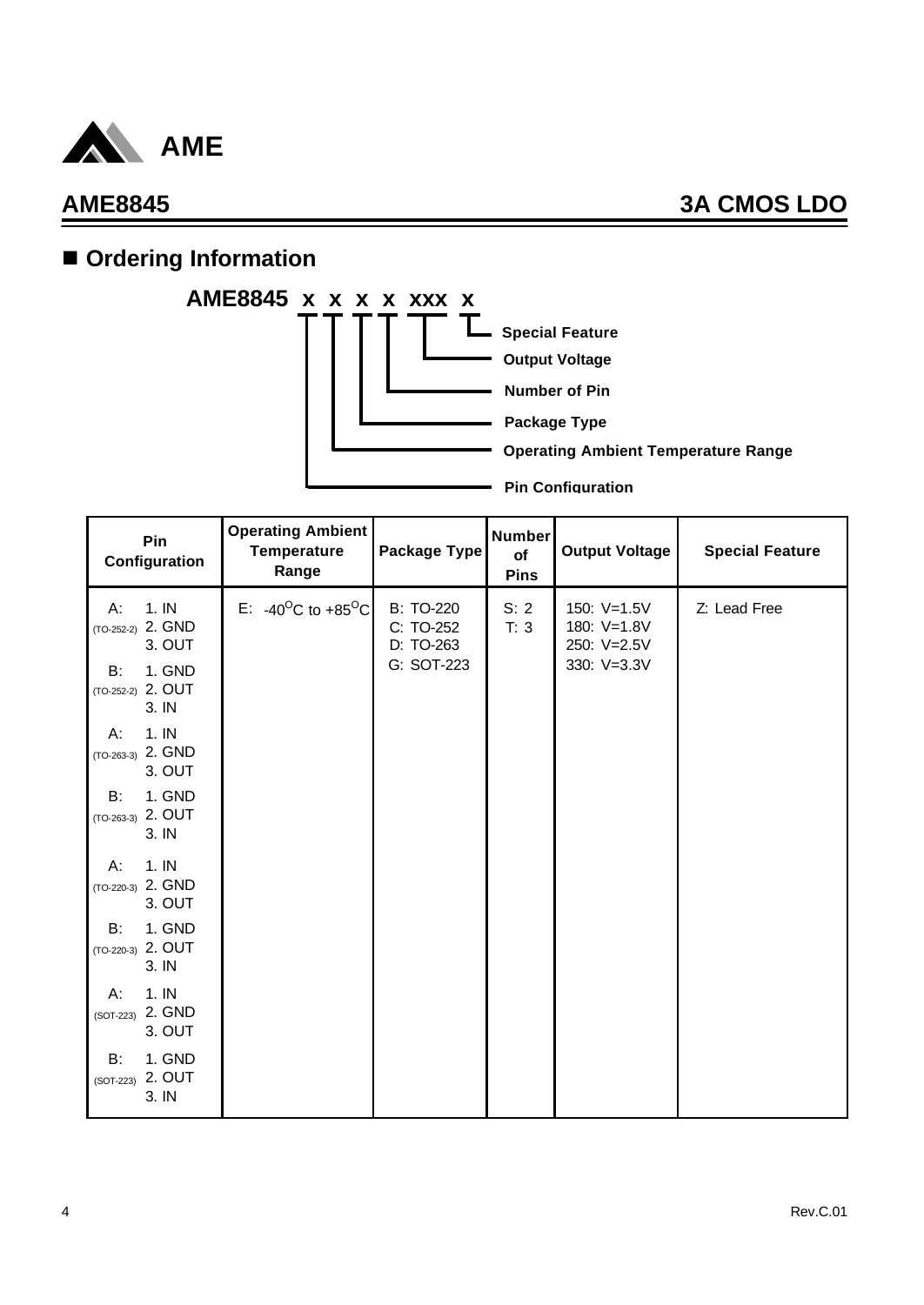

# ■ Ordering Information(contd.)

| <b>Part Number</b> | Marking*                          | <b>Output Voltage</b> | Package  | <b>Operating Ambient</b><br><b>Temperature Range</b> |
|--------------------|-----------------------------------|-----------------------|----------|------------------------------------------------------|
| AME8845AEBT150Z    | AME8845<br>AEBT150<br>yyww        | 1.50                  | TO-220-3 | - $40^{\circ}$ C to $+85^{\circ}$ C                  |
| AME8845AEBT180Z    | AME8845<br>AEBT180<br>yyww        | 1.80                  | TO-220-3 | - 40 $^{\circ}$ C to +85 $^{\circ}$ C                |
| AME8845AEBT250Z    | AME8845<br>AEBT250<br>yyww        | 2.50                  | TO-220-3 | - 40 $^{\circ}$ C to +85 $^{\circ}$ C                |
| AME8845AEBT330Z    | AME8845<br>AEBT330<br>yyww        | 3.30                  | TO-220-3 | - 40 $^{\circ}$ C to +85 $^{\circ}$ C                |
| AME8845BEBT150Z    | AME8845<br><b>BEBT150</b><br>yyww | 1.50                  | TO-220-3 | - 40 $^{\circ}$ C to +85 $^{\circ}$ C                |
| AME8845BEBT180Z    | AME8845<br>BEBT180<br>yyww        | 1.80                  | TO-220-3 | $-40^{\circ}$ C to $+85^{\circ}$ C                   |
| AME8845BEBT250Z    | AME8845<br><b>BEBT250</b><br>yyww | 2.50                  | TO-220-3 | - 40 $^{\circ}$ C to +85 $^{\circ}$ C                |
| AME8845BEBT330Z    | AME8845<br>BEBT330<br>yyww        | 3.30                  | TO-220-3 | - 40 $^{\circ}$ C to +85 $^{\circ}$ C                |
| AME8845AECS150Z    | AME8845<br><b>AECS150</b><br>yyww | 1.50                  | TO-252-2 | - $40^{\circ}$ C to $+85^{\circ}$ C                  |
| AME8845AECS180Z    | AME8845<br><b>AECS180</b><br>yyww | 1.80                  | TO-252-2 | - 40 $^{\circ}$ C to +85 $^{\circ}$ C                |
| AME8845AECS250Z    | AME8845<br>AECS250<br>yyww        | 2.50                  | TO-252-2 | - 40 $^{\circ}$ C to +85 $^{\circ}$ C                |
| AME8845AECS330Z    | AME8845<br>AECS330<br>yyww        | 3.30                  | TO-252-2 | - 40 $^{\circ}$ C to +85 $^{\circ}$ C                |

Note: yyww/ yww represents the date code

\* A line on top of the first letter represents lead free plating such as AME8845

Please consult AME sales office or authorized Rep./Distributor for output voltage and package type availability.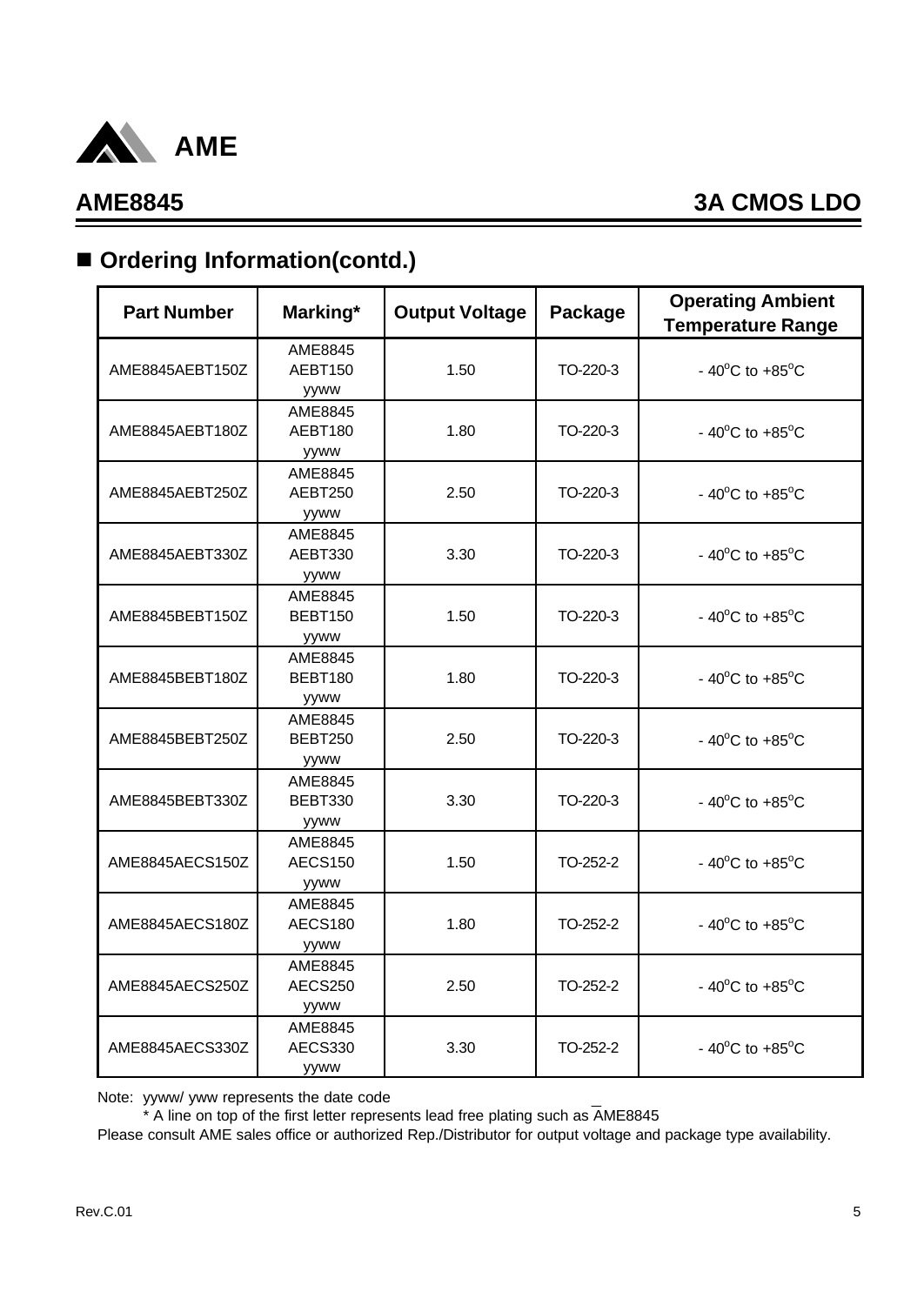

# ■ Ordering Information(contd.)

| <b>Part Number</b> | Marking*                          | <b>Output Voltage</b> | Package  | <b>Operating Ambient</b><br><b>Temperature Range</b> |
|--------------------|-----------------------------------|-----------------------|----------|------------------------------------------------------|
| AME8845BECS150Z    | AME8845<br><b>BECS150</b><br>yyww | 1.50                  | TO-252-2 | - 40 $^{\circ}$ C to +85 $^{\circ}$ C                |
| AME8845BECS180Z    | AME8845<br><b>BECS180</b><br>yyww | 1.80                  | TO-252-2 | - 40 $^{\circ}$ C to +85 $^{\circ}$ C                |
| AME8845BECS250Z    | AME8845<br><b>BECS250</b><br>yyww | 2.50                  | TO-252-2 | - 40 $^{\circ}$ C to +85 $^{\circ}$ C                |
| AME8845BECS330Z    | AME8845<br><b>BECS330</b><br>yyww | 3.30                  | TO-252-2 | - 40 $^{\circ}$ C to +85 $^{\circ}$ C                |
| AME8845AEDT150Z    | AME8845<br>AEDT150<br>yyww        | 1.50                  | TO-263-3 | - 40 $^{\circ}$ C to +85 $^{\circ}$ C                |
| AME8845AEDT180     | AME8845<br>AEDT180<br>yyww        | 1.80                  | TO-263-3 | - 40 $^{\circ}$ C to +85 $^{\circ}$ C                |
| AME8845AEDT180Z    | AME8845<br>AEDT180<br>yyww        | 1.80                  | TO-263-3 | - 40 $^{\circ}$ C to +85 $^{\circ}$ C                |
| AME8845AEDT250     | AME8845<br>AEDT250<br>yyww        | 2.50                  | TO-263-3 | - 40 $^{\circ}$ C to +85 $^{\circ}$ C                |
| AME8845AEDT250Z    | AME8845<br>AEDT250<br>yyww        | 2.50                  | TO-263-3 | - 40 $^{\circ}$ C to +85 $^{\circ}$ C                |
| AME8845AEDT330Z    | AME8845<br>AEDT330<br>yyww        | 3.30                  | TO-263-3 | - 40 $^{\circ}$ C to +85 $^{\circ}$ C                |
| AME8845BEDT150Z    | AME8845<br>BEDT150<br>yyww        | 1.50                  | TO-263-3 | - $40^{\circ}$ C to $+85^{\circ}$ C                  |
| AME8845BEDT180Z    | AME8845<br>BEDT180<br>yyww        | 1.80                  | TO-263-3 | - 40 $^{\circ}$ C to +85 $^{\circ}$ C                |
| AME8845BEDT250Z    | AME8845<br>BEDT250<br>yyww        | 2.50                  | TO-263-3 | - 40 $^{\circ}$ C to +85 $^{\circ}$ C                |
| AME8845BEDT330Z    | AME8845<br>BEDT330<br>yyww        | 3.30                  | TO-263-3 | - 40 $^{\circ}$ C to +85 $^{\circ}$ C                |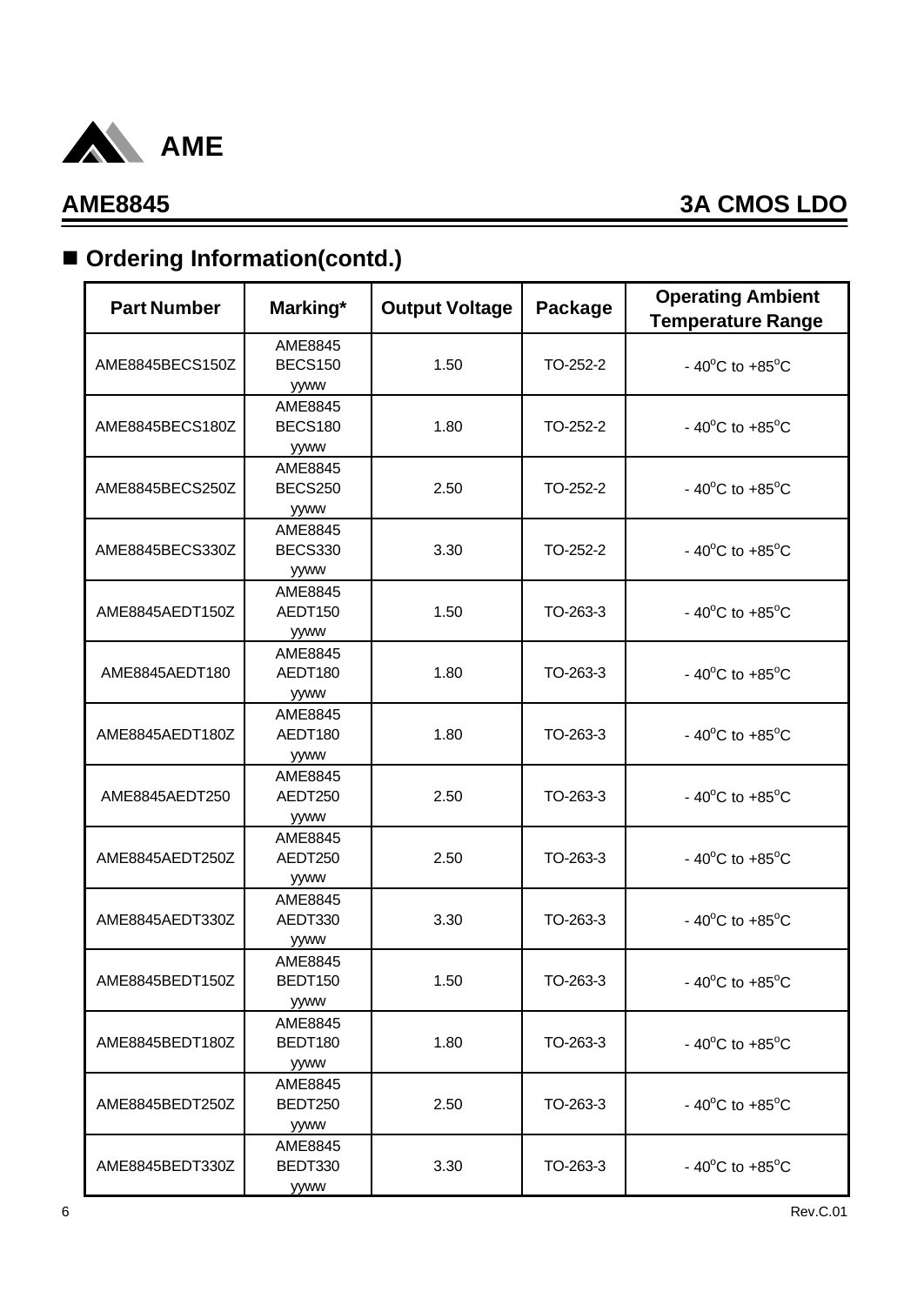

# $\blacksquare$  Ordering Information

| <b>Part Number</b> | Marking*                          | <b>Output Voltage</b> | Package        | <b>Operating Ambient</b><br><b>Temperature Range</b> |
|--------------------|-----------------------------------|-----------------------|----------------|------------------------------------------------------|
| AME8845AEDV150Z    | AME8845<br>AEDV150<br>yyww        | 1.50                  | TO-263-5       | - 40 $^{\circ}$ C to +85 $^{\circ}$ C                |
| AME8845AEDV180Z    | AME8845<br>AEDV180<br>yyww        | 1.80                  | TO-263-5       | - 40 $^{\circ}$ C to +85 $^{\circ}$ C                |
| AME8845AEDV250Z    | AME8845<br>AEDV250<br>yyww        | 2.50                  | TO-263-5       | - 40 $^{\circ}$ C to +85 $^{\circ}$ C                |
| AME8845AEDV330Z    | AME8845<br>AEDV330<br>yyww        | 3.30                  | TO-263-5       | - 40 $^{\circ}$ C to +85 $^{\circ}$ C                |
| AME8845BEDV150Z    | AME8845<br>BEDV150<br>yyww        | 1.50                  | TO-263-5       | - 40 $^{\circ}$ C to +85 $^{\circ}$ C                |
| AME8845BEDV180Z    | AME8845<br>BEDV180<br>yyww        | 1.80                  | TO-263-5       | - 40 $^{\circ}$ C to +85 $^{\circ}$ C                |
| AME8845BEDV250Z    | AME8845<br><b>BEDV250</b><br>yyww | 2.50                  | TO-263-5       | - 40 $^{\circ}$ C to +85 $^{\circ}$ C                |
| AME8845BEDV330Z    | AME8845<br>BEDV330<br>yyww        | 3.30                  | TO-263-5       | - 40 $^{\circ}$ C to +85 $^{\circ}$ C                |
| AME8845AEGT150Z    | <b>BGIyww</b>                     | 1.50                  | <b>SOT-223</b> | - 40 $^{\circ}$ C to +85 $^{\circ}$ C                |
| AME8845AEGT180     | <b>BAZyww</b>                     | 1.80                  | SOT-223        | - 40 $^{\circ}$ C to +85 $^{\circ}$ C                |
| AME8845AEGT180Z    | <b>BAZyww</b>                     | 1.80                  | SOT-223        | - 40 $^{\circ}$ C to +85 $^{\circ}$ C                |
| AME8845AEGT250     | AZSyww                            | 2.50                  | <b>SOT-223</b> | - 40 $^{\circ}$ C to +85 $^{\circ}$ C                |
| AME8845AEGT250Z    | AZSyww                            | 2.50                  | <b>SOT-223</b> | - 40 $^{\circ}$ C to +85 $^{\circ}$ C                |
| AME8845AEGT330Z    | <b>BDFyww</b>                     | 3.30                  | <b>SOT-223</b> | - 40 $^{\circ}$ C to +85 $^{\circ}$ C                |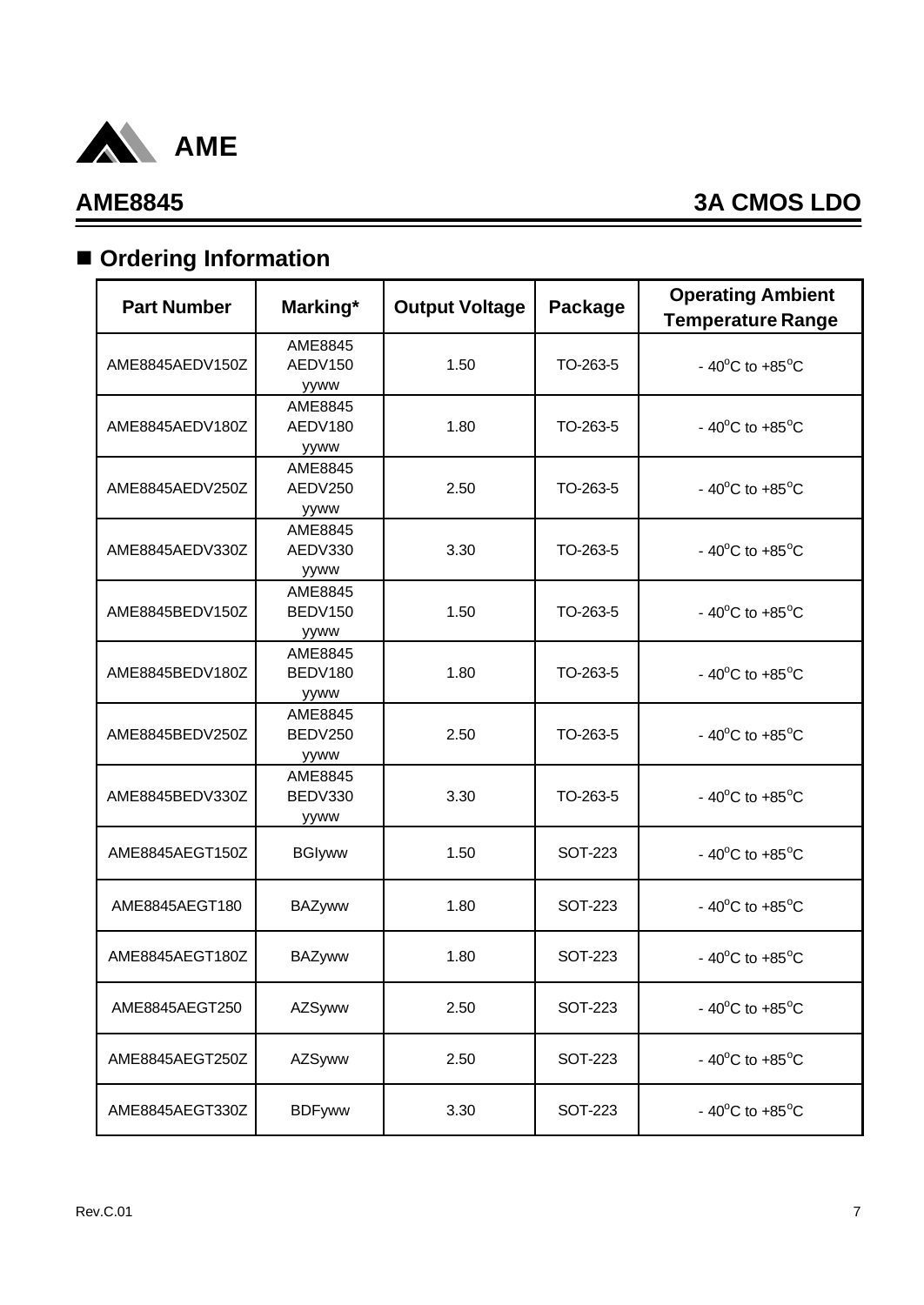

## n **Absolute Maximum Ratings**

| <b>Parameter</b>          | <b>Maximum</b>             | <b>Unit</b> |
|---------------------------|----------------------------|-------------|
| Input Voltage             | $-0.3$ to $+7$             | V           |
| <b>EN Voltage</b>         | $-0.3$ to $+7$             |             |
| Output Voltage            | $-0.3$ to $V_{IN}$ + 0.3   |             |
| <b>Output Current</b>     | $P_D / (V_{IN} - V_{OUT})$ | mA          |
| <b>ESD Classification</b> | $B^*$                      |             |

Caution: Stress above the listed absolute maximum rating may cause permanent damage to the device \* HBM B:2000~3999V

## ■ Recommended Operating Conditions

| <b>Parameter</b>            | Symbol                    | Rating          | Unit         |
|-----------------------------|---------------------------|-----------------|--------------|
| Ambient Temperature Range   | $\mathsf{I}_{\mathsf{A}}$ | $-40$ to $+85$  | $^{\circ}C$  |
| Junction Temperaturen Range |                           | $-40$ to $+125$ | $^{\circ}$ C |
| Storage Temperaturen Range  | $\mathsf{T}_{\text{STG}}$ | $-65$ to $+150$ | $^{\circ}C$  |

## n **Thermal Information**

| <b>Parameter</b>                          | Package  | <b>Die Attach</b>       | Symbol               | <b>Maximum</b> | <b>Unit</b>      |
|-------------------------------------------|----------|-------------------------|----------------------|----------------|------------------|
| Thermal Resistance*<br>(Junction to Case) |          | <b>Conductive Epoxy</b> |                      | 6              |                  |
|                                           | TO-220-3 | Non-Conductive<br>Epoxy |                      | 24             |                  |
|                                           |          | <b>Conductive Epoxy</b> |                      | 5              |                  |
|                                           | TO-252-2 | Non-Conductive<br>Epoxy | $\theta_{\text{JC}}$ | 30             | $^{\circ}$ C / W |
|                                           | TO-263-3 | <b>Conductive Epoxy</b> |                      | 5              |                  |
|                                           |          | Non-Conductive<br>Epoxy |                      | 27             |                  |
|                                           |          | <b>Conductive Epoxy</b> |                      | 25             |                  |
|                                           | SOT-223  | Non-Conductive<br>Epoxy |                      | 31             |                  |

\* Measure  $\theta_{JC}$  on backside center of tab.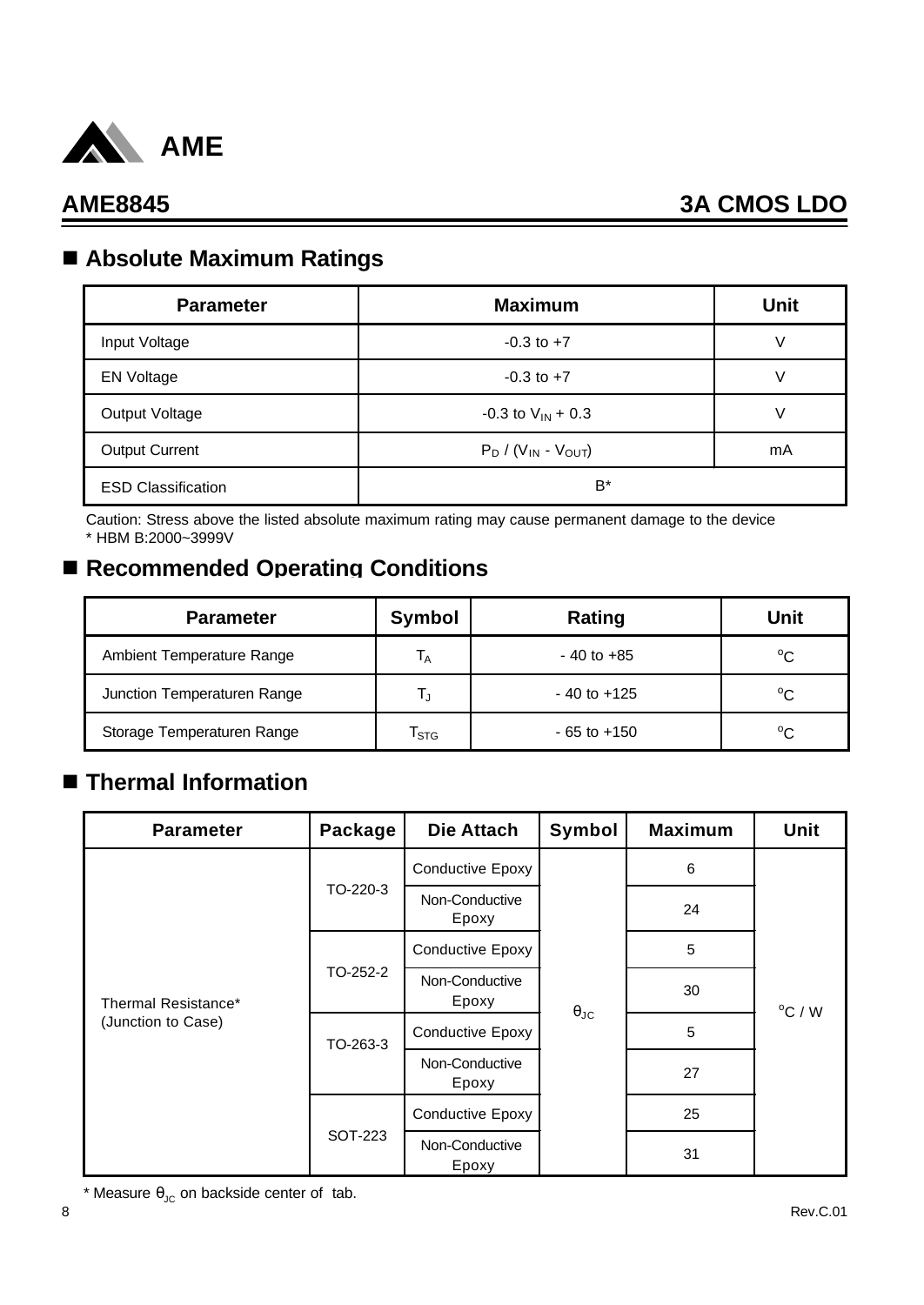

# ■ Thermal Information(contd.)

| <b>Parameter</b>             | <b>Package</b> | <b>Die Attach</b>       | <b>Symbol</b> | <b>Maximum</b> | <b>Unit</b>      |  |
|------------------------------|----------------|-------------------------|---------------|----------------|------------------|--|
|                              |                | Conductive Epoxy        |               | 55             |                  |  |
|                              | TO-220-3       | Non-Conductive<br>Epoxy |               | 80             |                  |  |
|                              |                | Conductive Epoxy        |               | 90             |                  |  |
| <b>Thermal Resistance</b>    | TO-252-2       | Non-Conductive<br>Epoxy |               | 140            | $^{\circ}$ C / W |  |
| (Junction to Ambient)        | TO-263-3       | Conductive Epoxy        | $\theta_{JA}$ | 80             |                  |  |
|                              |                | Non-Conductive<br>Epoxy |               | 100            |                  |  |
|                              |                | Conductive Epoxy        |               | 120            |                  |  |
|                              | <b>SOT-223</b> | Non-Conductive<br>Epoxy |               | 135            |                  |  |
|                              |                | Conductive Epoxy        |               | 2200           |                  |  |
|                              | TO-220-3       | Non-Conductive<br>Epoxy |               | 1600           |                  |  |
|                              |                | Conductive Epoxy        |               | 1200           | mW               |  |
| Internal Power Dissipation   | TO-252-2       | Non-Conductive<br>Epoxy | $P_D$         | 1000           |                  |  |
|                              | TO-263-3       | Conductive Epoxy        | 1700          |                |                  |  |
|                              |                | Non-Conductive<br>Epoxy |               | 1400           |                  |  |
|                              |                | Conductive Epoxy        |               | 900            |                  |  |
|                              | <b>SOT-223</b> | Non-Conductive<br>Epoxy |               | 800            |                  |  |
| Maximum Junction Temperature | 150            | $^{\circ}C$             |               |                |                  |  |
| Solder Iron(10 Sec)**        |                |                         |               |                |                  |  |

**\*\*** MIL-STD-202G 210F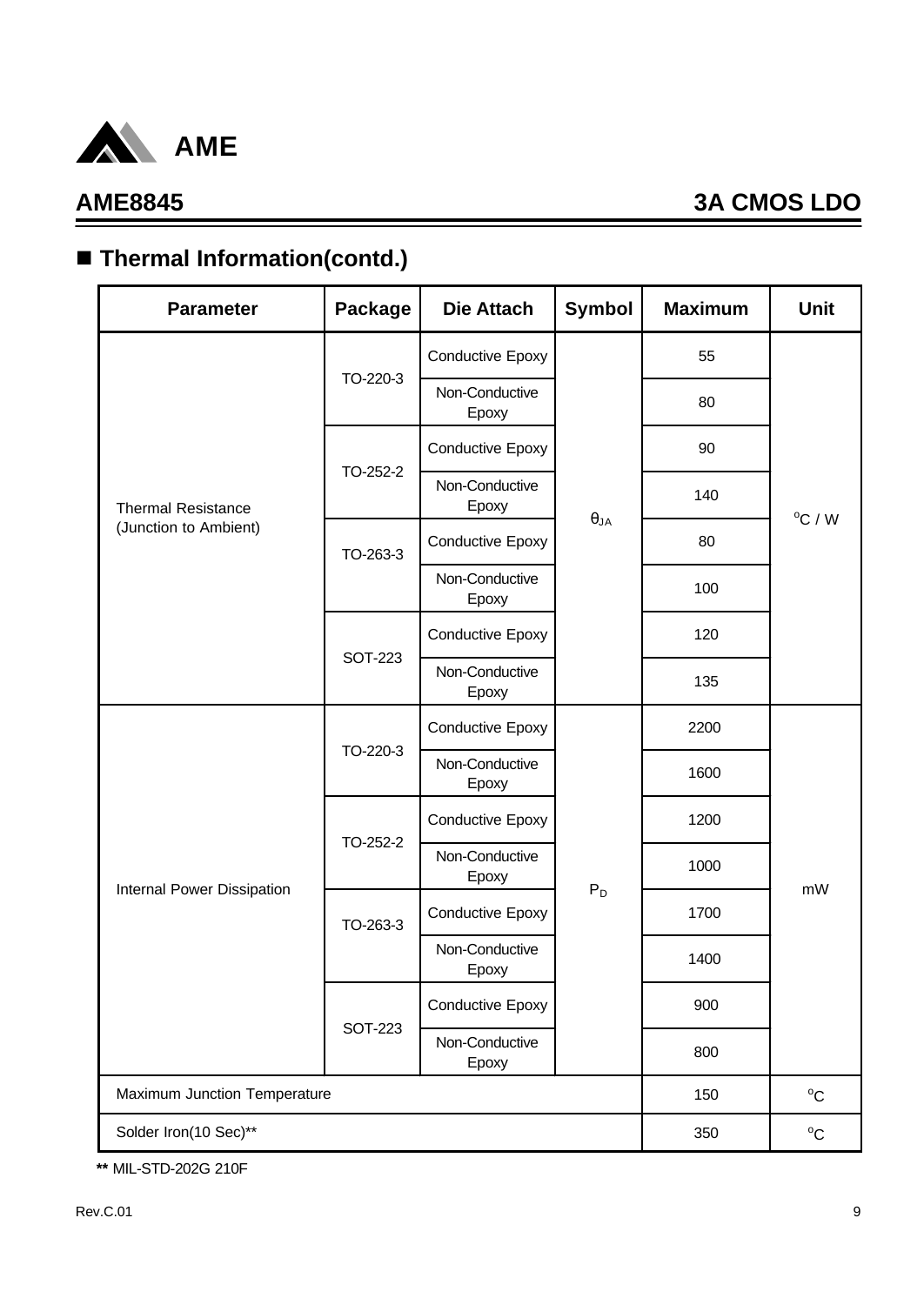

# n **Electrical Specifications**

V<sub>IN</sub> = V<sub>O(Nom)</sub> +1V, C<sub>IN</sub>=0.1μF, C<sub>OUT</sub>=2.2μF, T<sub>A</sub> = 25<sup>o</sup>C unless otherwise noted

| <b>Parameter</b>                       | Symbol                    |                                               | <b>Test Condition</b>                       | Min           | <b>Typ</b> | <b>Max</b>     | <b>Units</b>        |
|----------------------------------------|---------------------------|-----------------------------------------------|---------------------------------------------|---------------|------------|----------------|---------------------|
| Input Voltage                          | $V_{IN}$                  |                                               |                                             | Note 1        |            | 6              | $\vee$              |
| <b>Output Voltage Accuracy</b>         | $V_{\rm O}$               |                                               | $IO=1mA$                                    | $-1.5$        |            | 1.5            | $\frac{0}{0}$       |
|                                        |                           |                                               | $1.5V < = VO(NOM) < = 1.8V$                 |               |            | 1200           |                     |
| Dropout Voltage                        | VDROPOUT                  | $IO=2A$<br>$V_O = V_{O(NOM)} - 2.0\%$         | 1.8V < V <sub>O(NOM)</sub> < 2.5V           |               |            | 700            | mV                  |
|                                        |                           |                                               | $2.5V = VO(NOM)$                            |               |            | 550            |                     |
| <b>Output Current</b>                  | $I_{\rm O}$               |                                               | $VO$ >1.2V                                  |               | 3000       |                | mA                  |
| <b>Current Limit</b>                   | <b>LIM</b>                |                                               | $VO$ >1.2V                                  |               | 3          |                | A                   |
| <b>Short Circuit Current</b>           | $I_{SC}$                  |                                               | $V_{IN} = V_{O(NOM)} + 1V$ , $V_{O} < 0.4V$ |               | 1.7        |                | A                   |
| Quiescent Current                      | $I_{\mathsf{Q}}$          |                                               | $IO=0mA$                                    |               | 300        | 400            | μA                  |
| <b>Ground Pin Current</b>              | <b>I</b> GND              |                                               | $IO=1mA$ to 3A                              |               | 300        |                | μA                  |
| Line Regulation                        | <b>REGLINE</b>            | $I_0 = 1$ mA, $V_{1N} = V_0 + 1$ to $V_0 + 2$ |                                             | $-0.2$        | 0.1        | 0.2            | $\frac{0}{0}$       |
| Load Regulation                        | <b>REG<sub>LOAD</sub></b> |                                               | $IO=1mA$ to 3A                              | -1            |            | $\mathbf{1}$   | %                   |
| Over Temperature Shutdown              | <b>OTS</b>                |                                               |                                             |               | 140        |                | $^{\circ}C$         |
| Over Temperature Hysterisis            | <b>OTH</b>                |                                               |                                             |               | 30         |                | $^{\circ}C$         |
| V <sub>O</sub> Temperature Coefficient | <b>TC</b>                 |                                               |                                             |               | 30         |                | ppm/ <sup>o</sup> C |
|                                        |                           | $IO=100mA$                                    | $f=100$ Hz                                  |               | 70         |                |                     |
| Power Supply Rejection                 | <b>PSRR</b>               | $C_0 = 10 \mu F$                              | $f = 1kHz$                                  |               | 50         |                | dB                  |
| <b>Output Voltage Noise</b>            | eN                        | f=10Hz to 100kHz<br>$IO=10mA$                 | $Co=2.2\mu F$                               |               | 30         |                | µVrms               |
|                                        | V <sub>EH</sub>           | $V_{IN} = V_{IN,MIN}$ to $V_{IN}$ , $MAX$     |                                             | $V_{IN}$ *0.8 |            | $V_{IN}$       |                     |
| <b>EN Input Threshold</b>              | $V_{EL}$                  |                                               |                                             | $\Omega$      |            | 0.4            | $\vee$              |
| <b>EN Input Leakage</b>                | $I_{EH}$                  |                                               | $V_{EN} = V_{IN} = 5V$                      |               |            | $\overline{2}$ | μA                  |
|                                        | ΙEL                       |                                               | $V_{EN}$ =0V, $V_{IN}$ =5V                  |               |            | 2              |                     |
| Shutdown Current                       | $I_{SD}$                  |                                               | $V_{EN} = 0V$ , $V_{IN} = 5V$               |               |            | 10             | μA                  |

 $Note1:V_{IN(min)}=V_{OUT}+V_{DROPOUT}$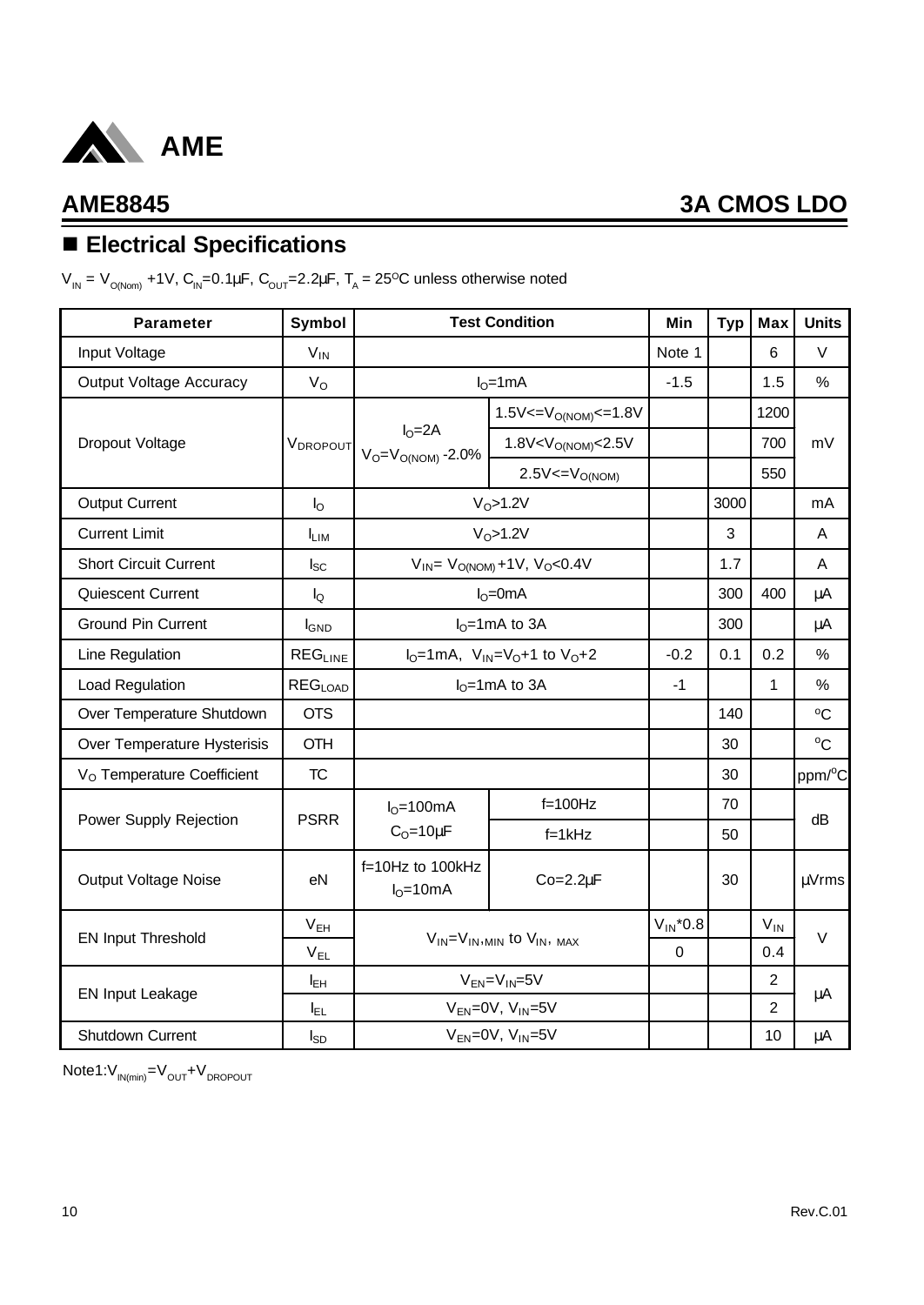

## n **Detailed Description**

The AME8845 family of CMOS regulators contain a PMOS pass transistor, voltage reference, error amplifier, over-current protection, and thermal shutdown.

The P-channel pass transistor receives data from the error amplifier, over-current shutdown, and thermal protection circuits. During normal operation, the error amplifier compares the output voltage to a precision reference. Over-current and Thermal shutdown circuits become active when the junction temperature exceeds  $140^{\circ}$ C, or the current exceeds 4.5A. During thermal shutdown, the output voltage remains low. Normal operation is restored when the junction temperature drops below  $110^{\circ}$ C.

The AME8845 behaves like a current source when the load reaches 4.5A. However, if the load impedance drops below 0.3 ohms, the current drops back to 600mA to prevent excessive power dissipation. Normal operation is restored when the load resistance exceeds 0.75 ohms.

## ■ External Capacitors

The AME8845 is stable with an output capacitor to ground of 2.2μF or greater. Ceramic capacitors have the lowest ESR, and will offer the best AC performance. Conversely, Aluminum Electrolytic capacitors exhibit the highest ESR, resulting in the poorest AC response. Unfortunately, large value ceramic capacitors are comparatively expensive. One option is to parallel a 0.1μF ceramic capacitor with a 10μF Aluminum Electrolytic. The benefit is low ESR, high capacitance, and low overall cost.

A second capacitor is recommended between the input and ground to stabilize Vin. The input capacitor should be at least 0.1μF to have a beneficial effect.

All capacitors should be placed in close proximity to the pins. A "Quiet" ground termination is desirable. This can be achieved with a "Star" connection.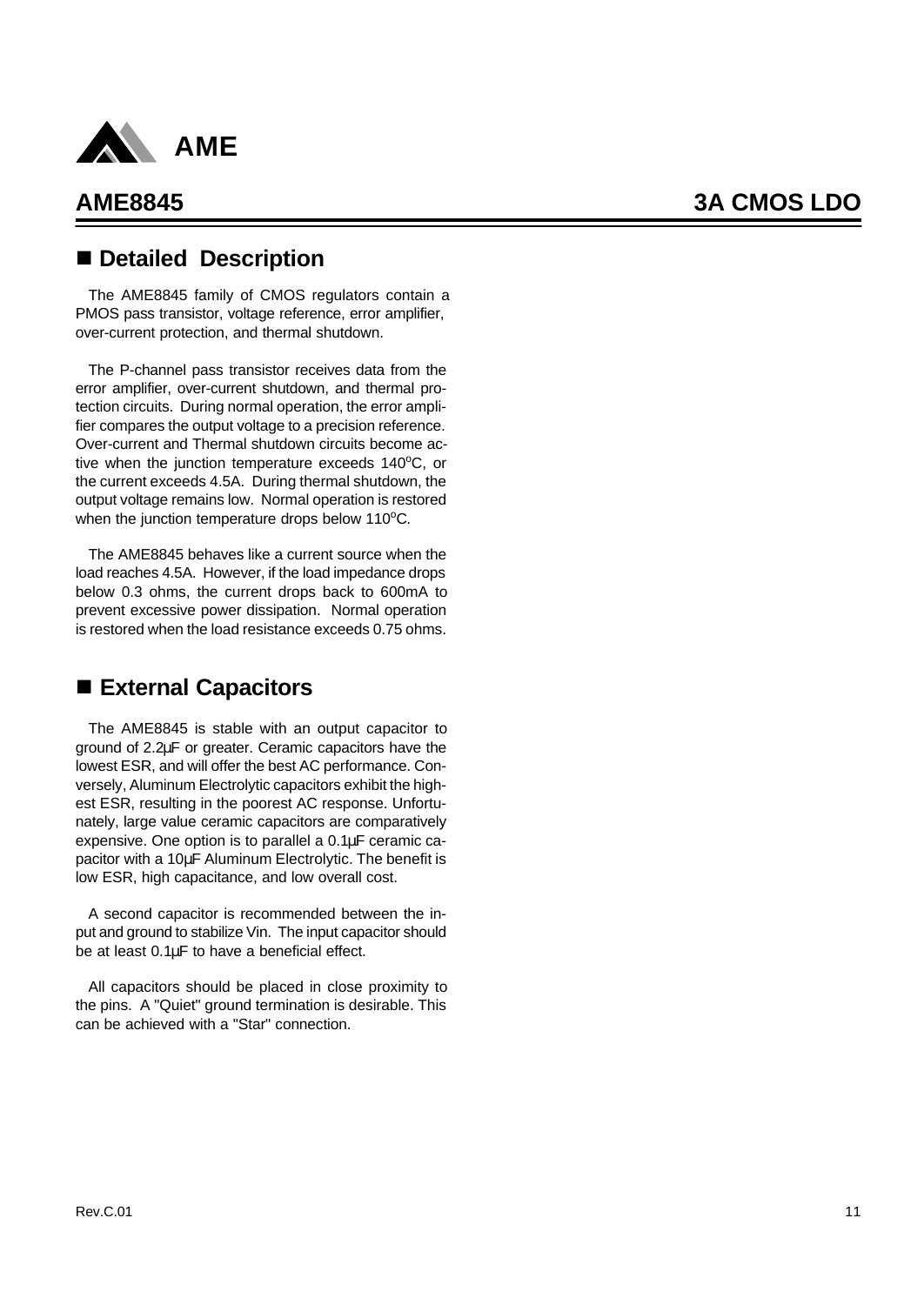



**Quiescent Current vs.Temperature**







#### **Dropout Voltage vs. Load Current**

**Dropout Voltage vs. Temperature**



**Current Limit vs. Temperature**

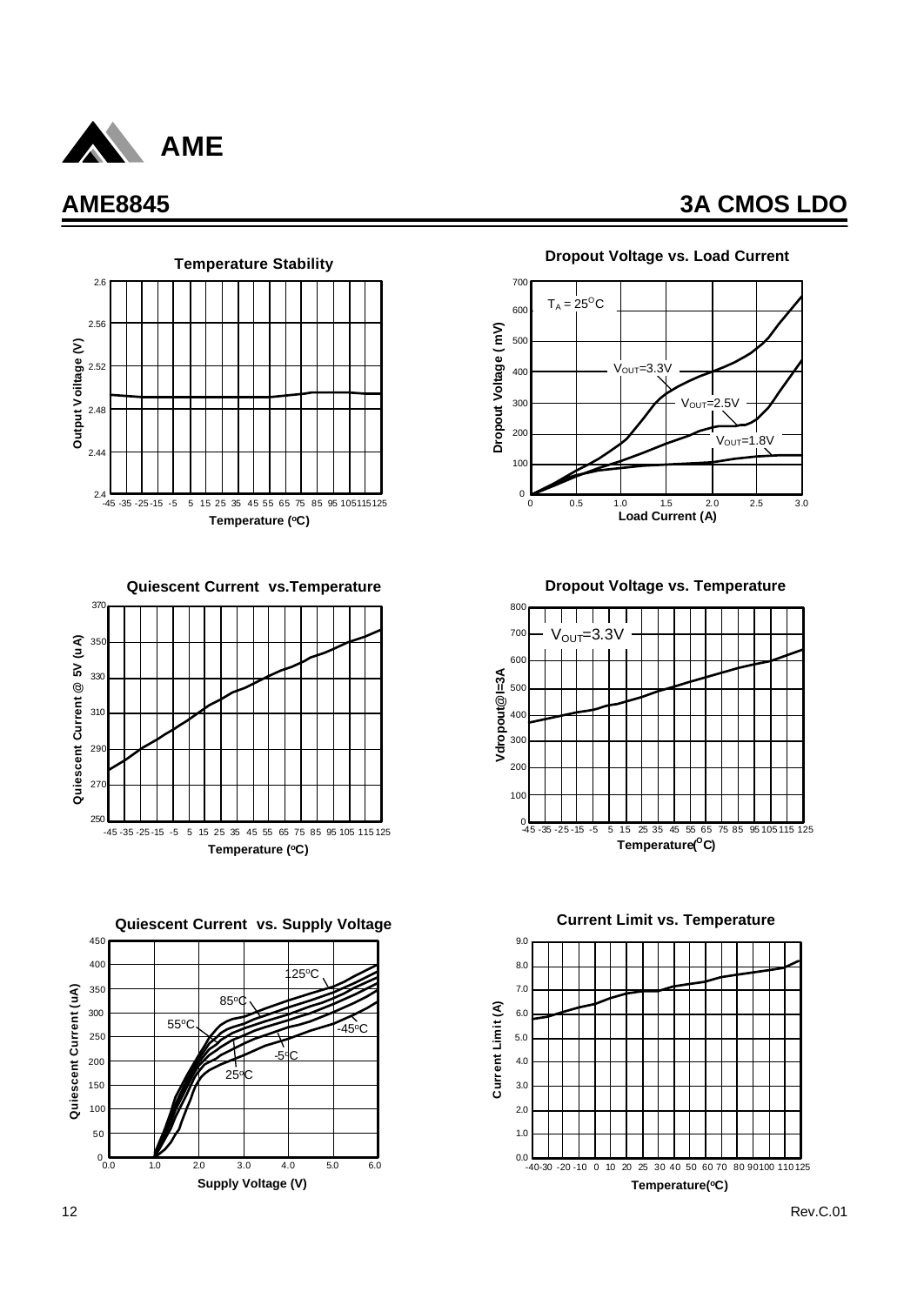





**Load Regulation Deviation**





**Ground Current vs. Load Current**



**Line Transient Response**

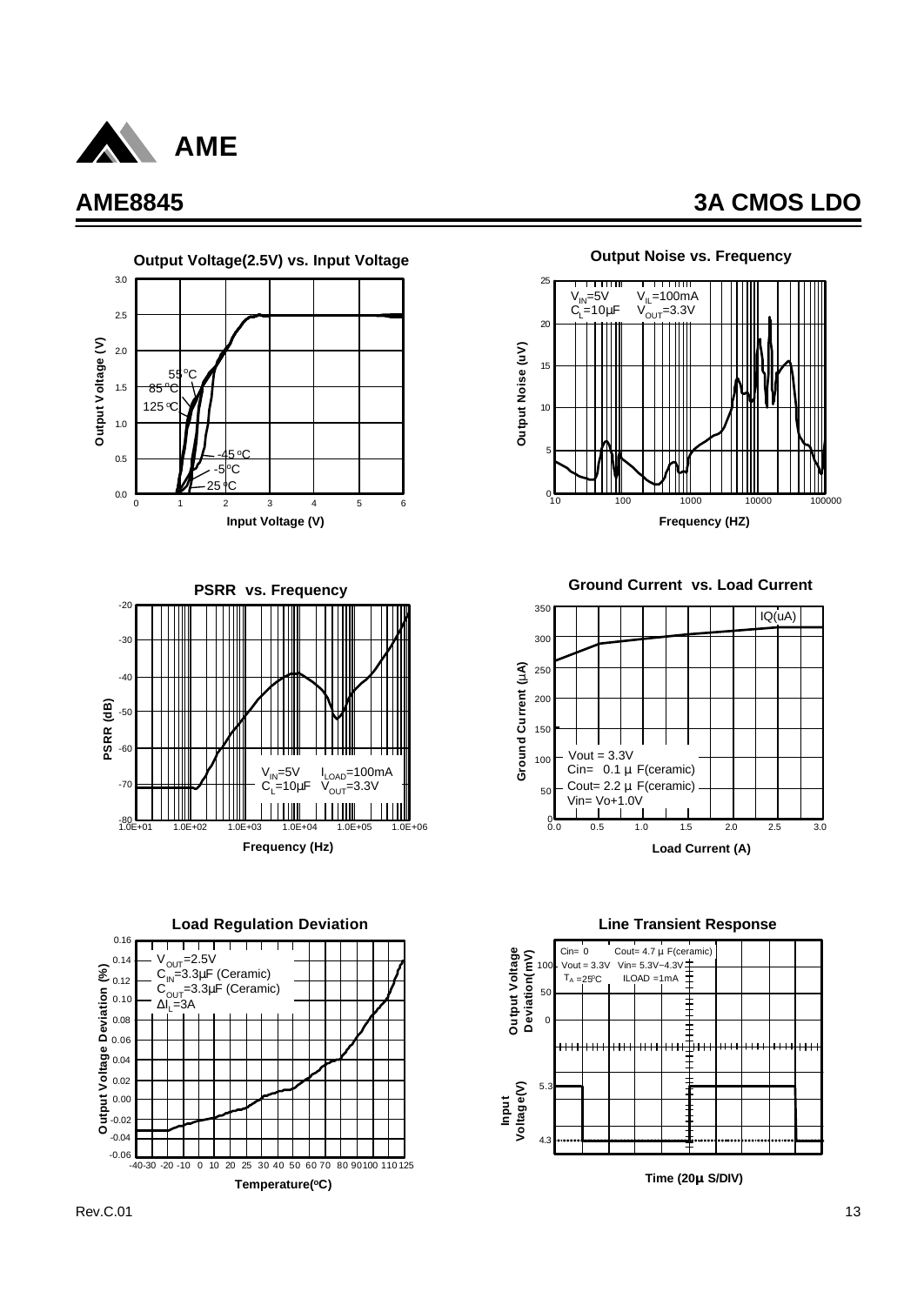



#### **Load Transient Response**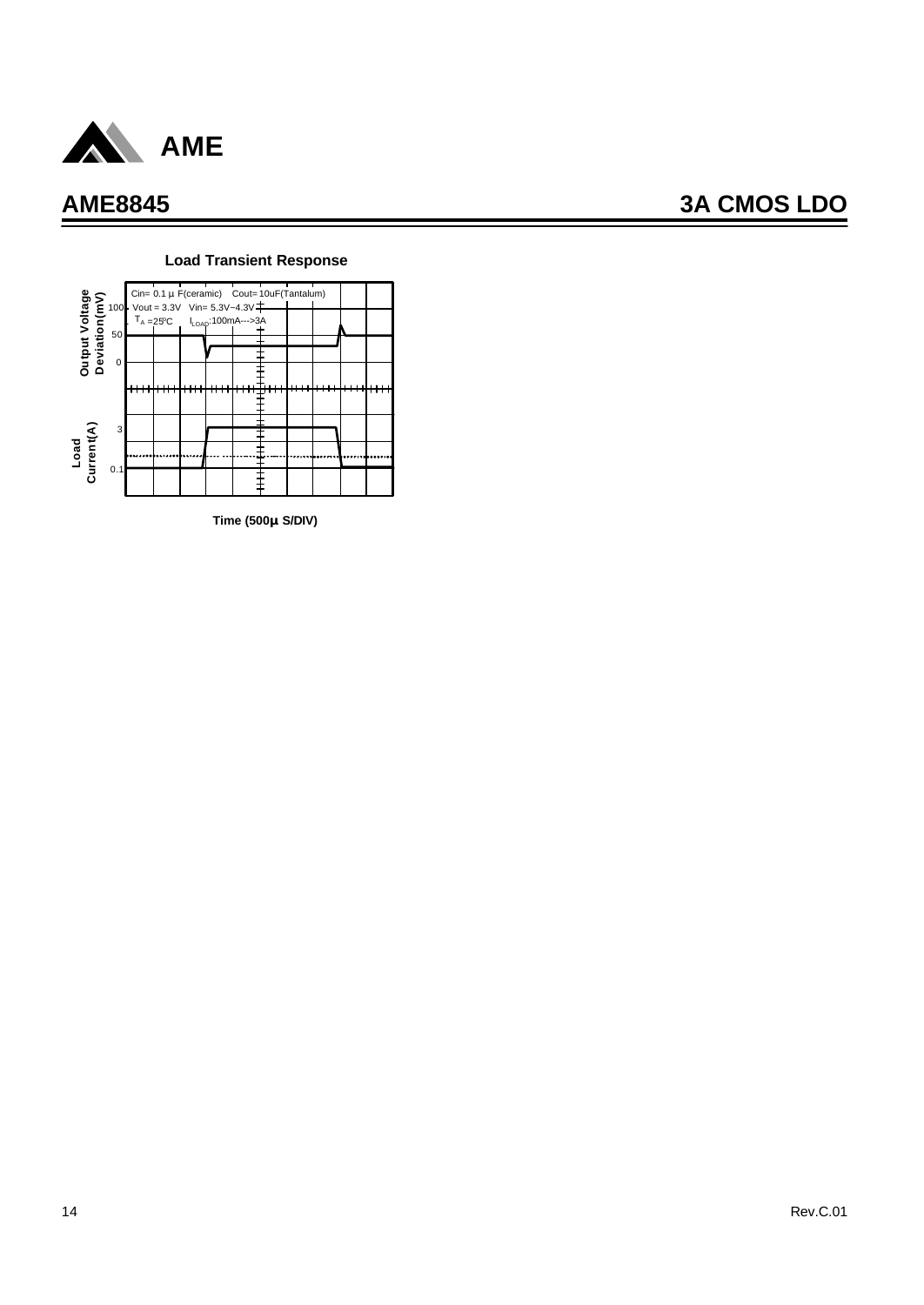

## n **Tape and Reel Dimension**

**SOT-223**



**Carrier Tape, Number of Components Per Reel and Reel Size**

| Package | <b>Carrier Width (W)</b> | Pitch (P)      | <b>Part Per Full Reell</b> | <b>Reel Size</b> |
|---------|--------------------------|----------------|----------------------------|------------------|
| SOT-223 | $12.0 \pm 0.1$ mm        | $4.0 + 0.1$ mm | 2500pcs                    | $330±1$ mm       |

**TO-252-2**



|  | Carrier Tape, Number of Components Per Reel and Reel Size |  |  |
|--|-----------------------------------------------------------|--|--|
|--|-----------------------------------------------------------|--|--|

| Package  | <b>Carrier Width (W)</b> | Pitch (P)      | <b>Part Per Full Reel</b> | <b>Reel Size</b> |
|----------|--------------------------|----------------|---------------------------|------------------|
| TO-252-2 | $16.0 \pm 0.1$ mm        | $4.0 + 0.1$ mm | 2500pcs                   | $330±1$ mm       |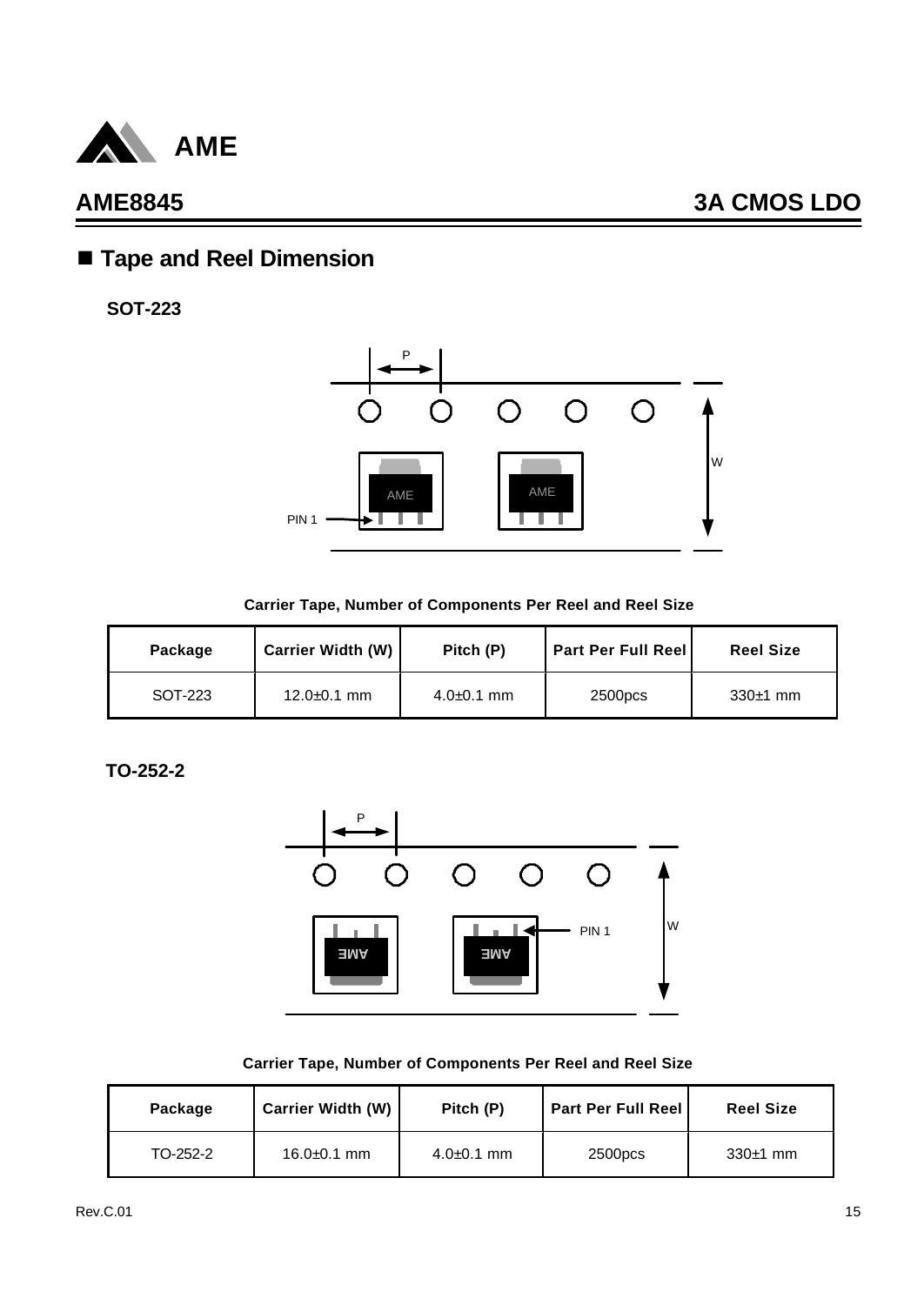

# n **Tape and Reel Dimension**

**TO-263-3**



#### **Carrier Tape, Number of Components Per Reel and Reel Size**

| Package  | <b>Carrier Width (W)</b> | Pitch (P)      | <b>Part Per Full Reel</b> | <b>Reel Size</b> |
|----------|--------------------------|----------------|---------------------------|------------------|
| TO-263-3 | $24.0 \pm 0.1$ mm        | $4.0 + 0.1$ mm | 800pcs                    | $330±1$ mm       |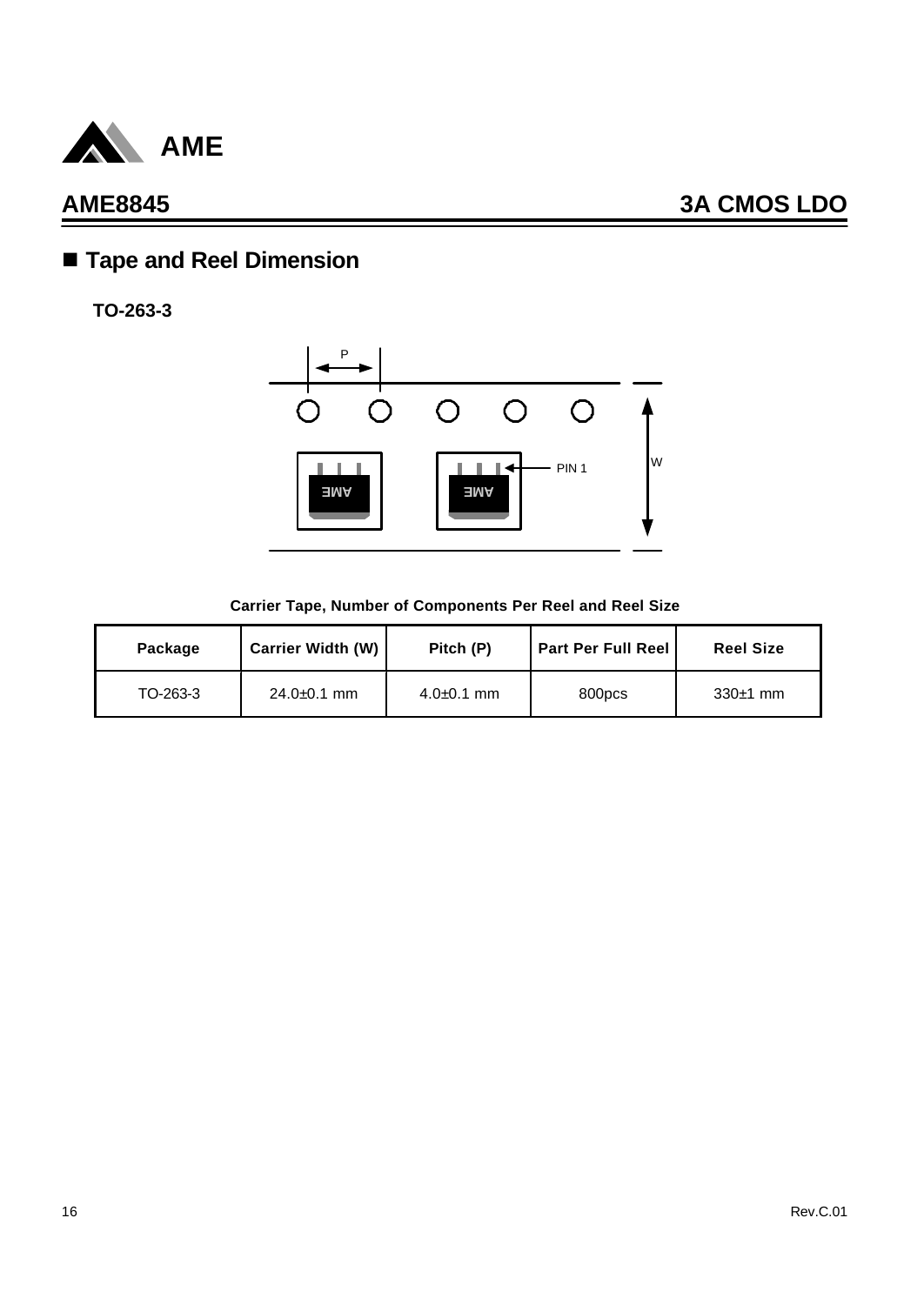

C

## **AME8845 3A CMOS LDO**

## n **Package Dimension**

### **TO-263-3**



**Front View**



R



**Bottom View**

| <b>SYMBOLS</b> |                       | <b>MILLIMETERS</b><br><b>INCHES</b> |             |             |
|----------------|-----------------------|-------------------------------------|-------------|-------------|
|                | <b>MIN</b>            | <b>MAX</b>                          | <b>MIN</b>  | <b>MAX</b>  |
| A              | 9.65                  | 10.67                               | 0.380       | 0.420       |
| в              | 8.28                  | 9.66                                | 0.326       | 0.380       |
| С              | 4.06                  | 4.83                                | 0.160       | 0.190       |
| D              | 0.50                  | 1.36                                | 0.020       | 0.054       |
| Е              | 1.14                  | 1.45                                | 0.045       | 0.057       |
| G              | $\mathbf{\dot{2}.54}$ |                                     | 0.100       |             |
| н              | 14.60                 | 15.875                              | 0.5748      | 0.625       |
| Κ              | 0.99                  | 2.93                                | 0.03898     | 0.11535     |
| N              | 0.31                  |                                     | 0.012       |             |
| P              | 2.28                  | 2.80                                | 0.08976     | 0.11024     |
| R              | $0^{\circ}$           | $8^{\circ}$                         | $0^{\circ}$ | $8^{\circ}$ |
| <b>B1</b>      | 5.00                  | 5.70                                | 0.197       | 0.224       |
| А2             | 7.30                  | 8.05                                | 0.287       | 0.317       |

### **\*: Typical Value**

Notes:

1. Controlling dimension: Millimeters.

2. Maximum lead thickness includes lead finish thickness Minimum lead thickness is the minimum thickness of base material.

| <b>SYMBOLS</b> | <b>MILLIMETERS</b><br><b>INCHES</b> |            |            |            |
|----------------|-------------------------------------|------------|------------|------------|
|                | <b>MIN</b>                          | <b>MAX</b> | <b>MIN</b> | <b>MAX</b> |
| A              | 0.43                                | 0.58       | 0.0169     | 0.0230     |
| в              | 1.60                                | 1.95       | 0.0630     | 0.0768     |
| C              | 0.51                                | 1.78       | 0.0200     | 0.0701     |
| D              | 0.43                                | 0.60       | 0.0169     | 0.0236     |
| Е              | 6.35                                | 6.80       | 0.2500     | 0.2677     |
| F              | 5.36                                | 7.20       | 0.2110     | 0.2835     |
| G              | 2.20                                | 3.00       | 0.0866     | 0.1181     |
| н              |                                     | $*2.30$    |            | $*0.0906$  |
| J              |                                     | 0.97       |            | 0.0380     |
| Κ              | 5.20                                | 5.50       | 0.2047     | 0.2165     |
| L              | 1.40 REF                            |            | 0.0551 REF |            |
| D1             | 3.80 REF                            |            | 0.1496 REF |            |
| E1             | 3.81                                | 5.10       | 0.1500     | 0.2008     |

#### **\*: Typical Value**

Notes:

1. Controlling dimension: Millimeters.

2. Maximum lead thickness includes lead finish thickness Minimum lead thickness is the minimum thickness of base material.

### **TO-252-2(DPAK)-EIAJ**

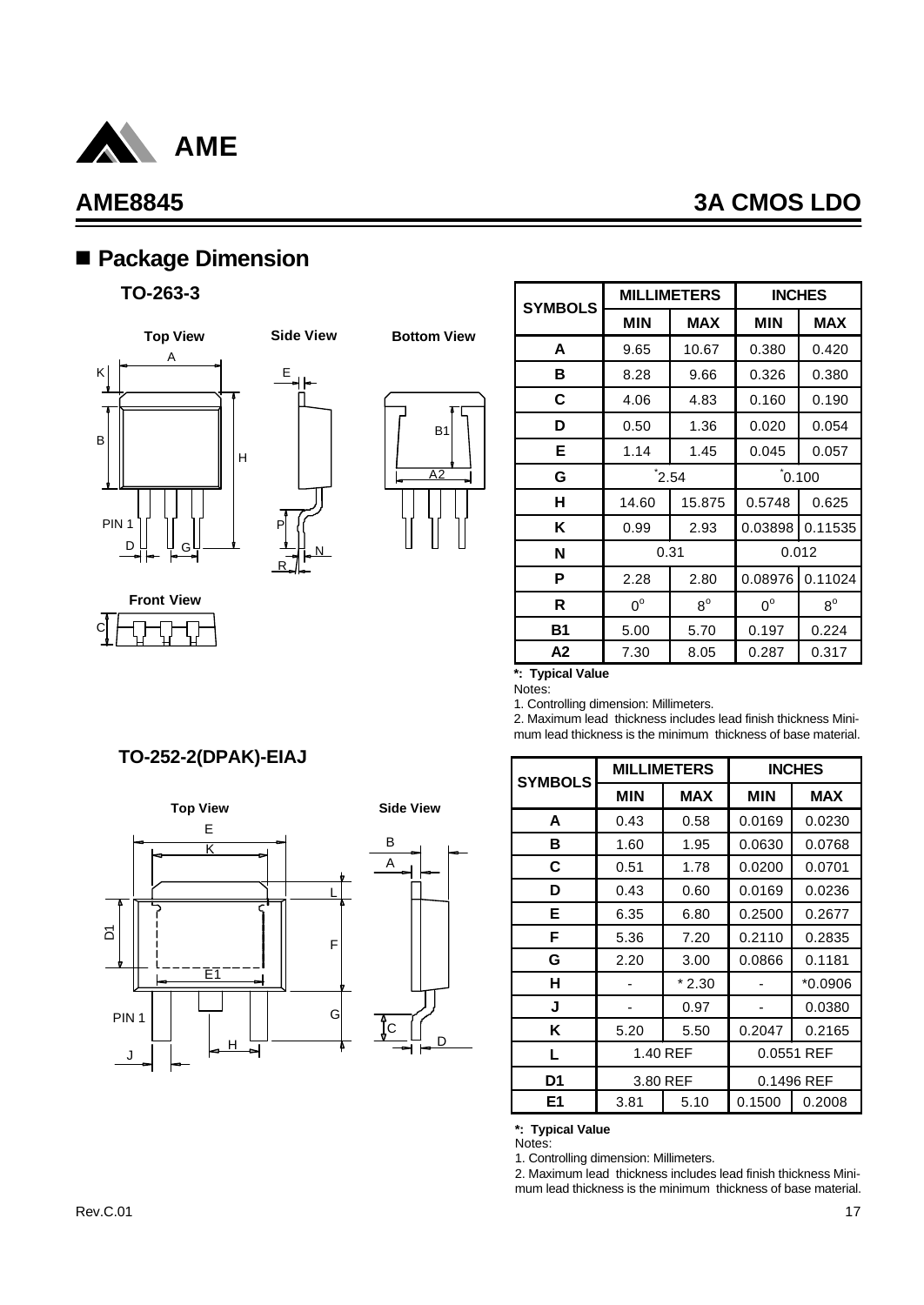

## ■ Package Dimension

### **SOT-223**





| <b>SYMBOLS</b> | <b>MILLIMETERS</b><br><b>INCHES</b> |              |             |              |
|----------------|-------------------------------------|--------------|-------------|--------------|
|                | <b>MIN</b>                          | <b>MAX</b>   | <b>MIN</b>  | <b>MAX</b>   |
| $A_1$          | 0.01                                | 0.10         | 0.0004      | 0.0039       |
| в              | 0.60                                | 0.84         | 0.0236      | 0.0330       |
| $B_{1}$        | 2.90                                | 3.15         | 0.1140      | 0.1240       |
| C              | 0.24                                | 0.38         | 0.0094      | 0.0150       |
| D              | 6.30                                | 6.71         | 0.2480      | 0.2640       |
| Е              | 3.30                                | 3.71         | 0.1299      | 0.1460       |
| F              | 1.40                                | 1.80         | 0.0551      | 0.0709       |
| е              | 2.30 BSC                            |              | 0.0906 BSC  |              |
| н              | 6.70                                | 7.30         | 0.2638      | 0.2874       |
| q              | $0^{\circ}$                         | $10^{\circ}$ | $0^{\circ}$ | $10^{\circ}$ |

**TO-220-3**





C

E



| <b>SYMBOLS</b> | <b>MILLIMETERS</b> |            | <b>INCHES</b> |            |
|----------------|--------------------|------------|---------------|------------|
|                | <b>MIN</b>         | <b>MAX</b> | <b>MIN</b>    | <b>MAX</b> |
| A              | 5.58               | 7.49       | 0.2197        | 0.2949     |
| C              | 2.03               | 4.83       | 0.0799        | 0.1902     |
| D              | 0.50               | 1.40       | 0.0197        | 0.0551     |
| Е              | 0.30               | 1.15       | 0.0118        | 0.0453     |
| G              | 9.65               | 10.67      | 0.3799        | 0.4201     |
| ı              | 3.53               | 4.09       | 0.1390        | 0.1610     |
| Κ              | 0.50               | 1.15       | 0.0197        | 0.0453     |
| М              | 1.14               | 1.78       | 0.0449        | 0.0701     |
| N              | 2.28               | 2.80       | 0.0898        | 0.1102     |
| Ο              | 12.70              | 14.74      | 0.5000        | 0.5803     |
| P              | 14.22              | 16.51      | 0.5598        | 0.6500     |
| P <sub>1</sub> | 5.00               | 5.70       | 0.1969        | 0.2244     |
| G1             | 7.30               | 8.05       | 0.2874        | 0.3169     |